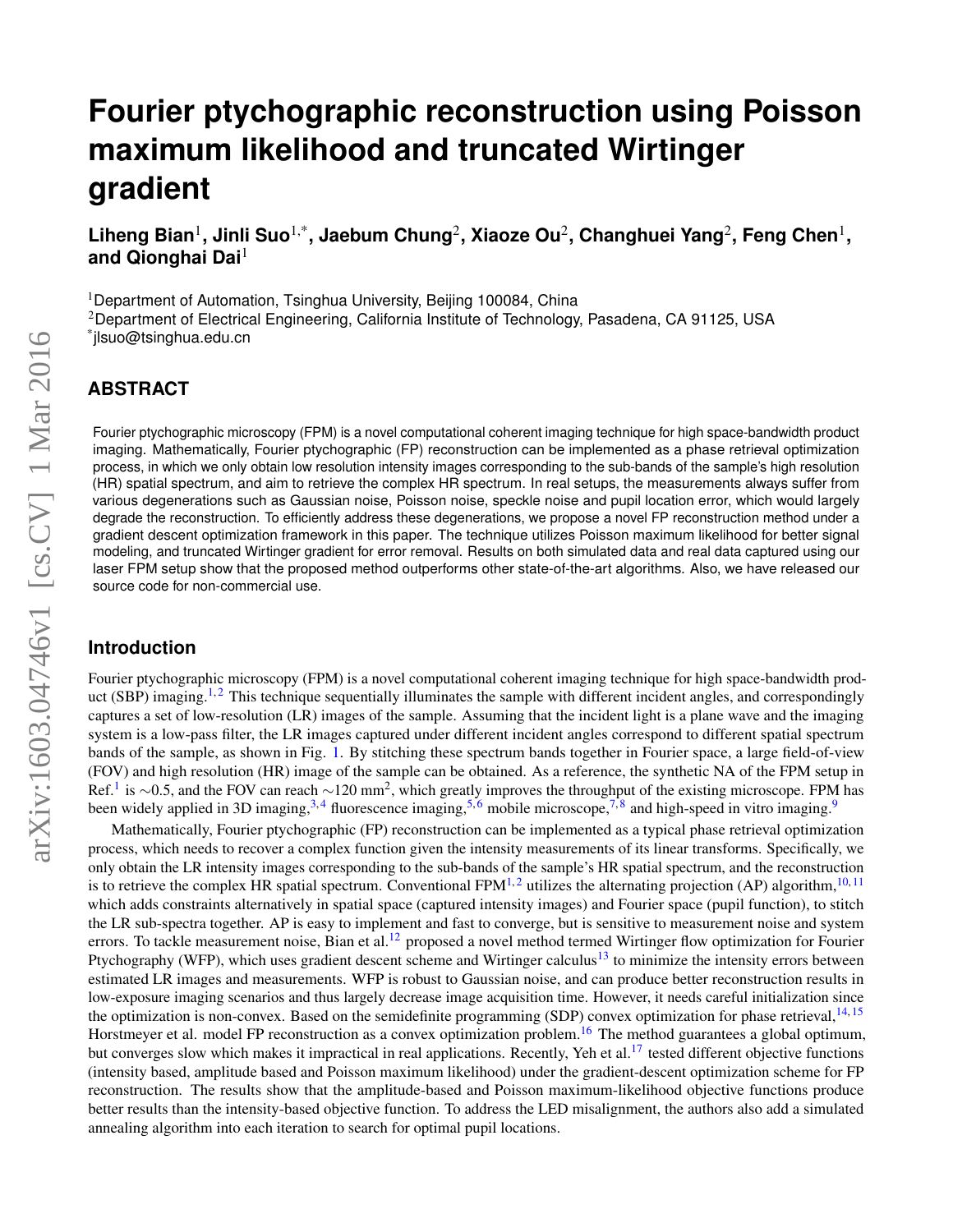<span id="page-1-0"></span>

**Figure 1.** The FPM system and its image formation.

Although the above methods offer various options for FP reconstruction, they have their own limitations. AP and WFP are limited to adress Gaussian noise, and cannot handle speckle noise well (as shown in following experiments) which is common when the light source is highly spatially and temporally coherent (such as laser).<sup>[18](#page-8-17)</sup> The Poisson Wirtinger Fourier ptychographic reconstruction (PWFP) technique mentioned in Ref.[17](#page-8-16) performs better than other methods, but it still obtains aberrant reconstruction results with measurements corrupted with Gaussian noise, and needs much more running time for the incorporated simulated annealing algorithm to deal with LED misalignment.

In this paper, we propose a novel FP reconstruction method termed as truncated Poisson Wirtinger Fourier ptychographic reconstruction (TPWFP), to efficiently handle the above mentioned measurement noise and pupil location error that are common in FPM setups. The technique incorporates Poisson maximum likelihood objective function and truncated Wirtinger gradient<sup>[19](#page-8-18)</sup> together into a gradient-descent optimization framework. The advantages of TPWFP lie in three aspects:

- The utilized Poisson maximum-likelihood objective function is more appropriate to describe the Poisson characteristic of the photon detection by an optical sensor in real imaging systems, and thus can obtain better results in real applications.
- Truncated gradient is used to prevent outliers from degrading the reconstruction, which provides better descent directions and enhanced robustness to various sources of error such as Gaussian noise and pupil location error.
- There is no matrix lifting and global searching for optimization, resulting in faster convergence and less computational requirement.

To demonstrate the effectiveness of TPWFP, we test it against the aforementioned algorithms on both simulated data and real data captured using a laser FPM setup.<sup>[18](#page-8-17)</sup> Both simulations and real experiments show that TPWFP outperforms other state-of-the-art algorithms in imaging scenarios involving Poisson noise, Gaussian noise, speckle noise and pupil location error.

# **Methods**

As stated before, TPWFP incorporates Poisson maximum likelihood objective function and truncated Wirtinger gradient together into a gradient descent optimization framework for FP reconstruction. Next, we begin to introduce this technique in detail.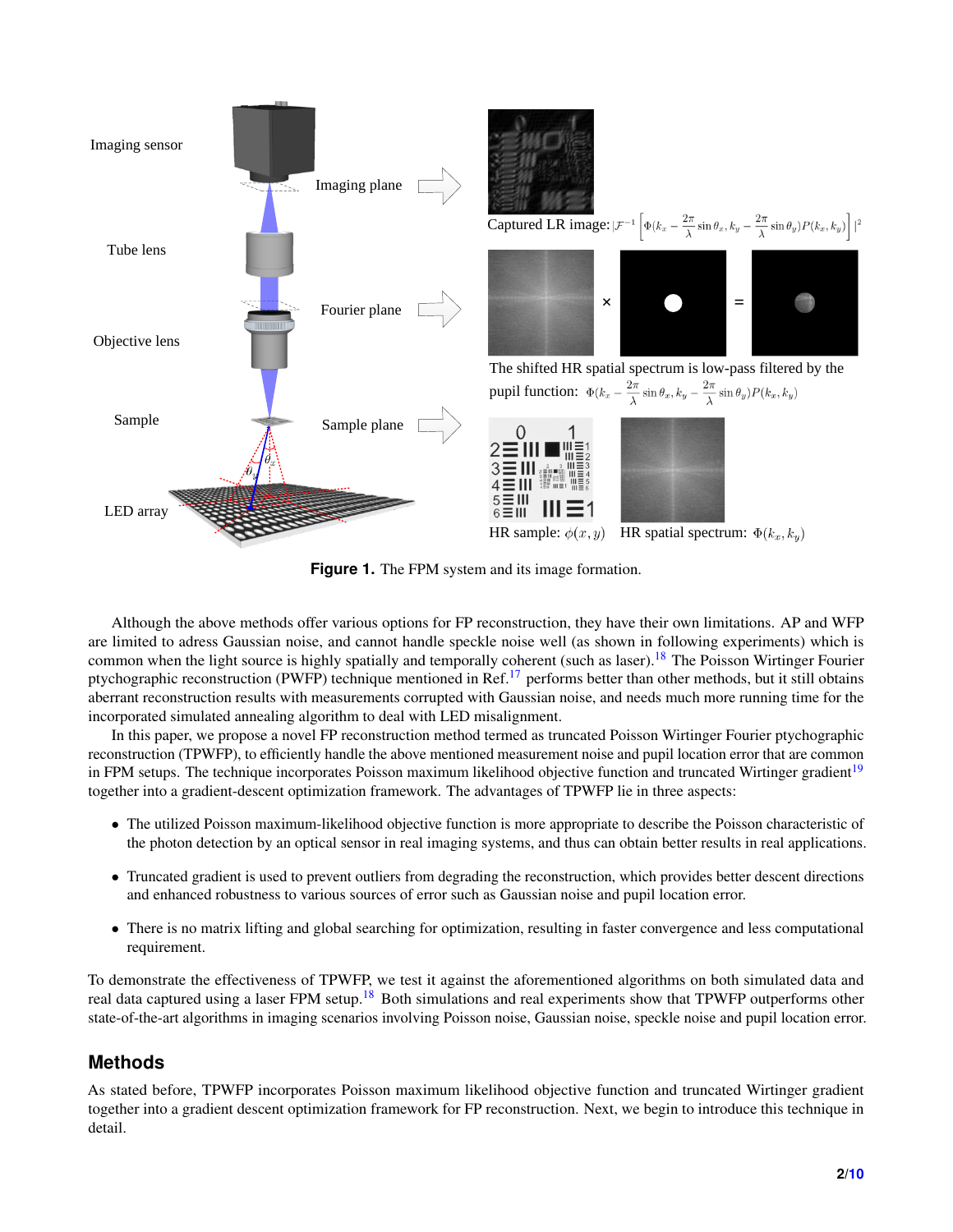#### **Image formation of FPM**

FPM is a coherent imaging system. Under the assumption that the light incident on a sample is a plane wave, we can describe the light field transmitted from the sample as  $\phi(x, y)e^{(jx\frac{2\pi}{\lambda}\sin\theta_x, jy\frac{2\pi}{\lambda}\sin\theta_y)}$ , where  $\phi$  is the sample's complex spatial map,  $(x, y)$ are the 2D spatial coordinates, *j* is the imaginary unit,  $\lambda$  is the wavelength of illumination, and  $\theta$ <sub>x</sub> and  $\theta$ <sub>y</sub> are the incident angles as shown in Fig. [1.](#page-1-0) Then the light field is Fourier transformed to the pupil plane when it travels through the objective lens, and subsequently low-pass filtered by the aperture. This process can be represented as  $P(k_x, k_y) \mathscr{F}(\phi(x, y) e^{(jx \frac{2\pi}{\lambda} \sin \theta_x, jy \frac{2\pi}{\lambda} \sin \theta_y)})$ , where  $P(k_x, k_y)$  is the pupil function for low-pass filtering,  $(k_x, k_y)$  are the 2D spatial frequency coordinates in the pupil plane, and  $\mathscr F$  is the Fourier transform operator. Afterwards, the light field is Fourier transformed again when it passes through the tube lens to the imaging sensor. Since real imaging sensors can only capture light's intensity, the image formation of FPM follows:

$$
\mathbf{I} = |\mathscr{F}^{-1}\left[P(k_x, k_y)\mathscr{F}(\phi(x, y)e^{(jx\frac{2\pi}{\lambda}\sin\theta_x, jy\frac{2\pi}{\lambda}\sin\theta_y)})\right]|^2 \n= |\mathscr{F}^{-1}\left[P(k_x, k_y)\Phi(k_x - \frac{2\pi}{\lambda}\sin\theta_x, k_y - \frac{2\pi}{\lambda}\sin\theta_y)\right]|^2,
$$
\n(1)

where I is the captured image,  $\mathscr{F}^{-1}$  is the inverse Fourier transform operator, and  $\Phi$  is the spatial spectrum of the sample. Visual explanation of the image formation process is diagrammed in Fig. [1](#page-1-0)

Because  $\mathscr{F}^{-1}$  is linear and  $P(k_x, k_y) \Phi(k_x - \frac{2\pi}{\lambda} \sin \theta_x, k_y - \frac{2\pi}{\lambda} \sin \theta_y)$  is a linear operation of low-pass filtering to the HR spatial spectrum with the pupil function, we rewrite the above image formation of FPM as

<span id="page-2-0"></span>
$$
\mathbf{b} = |\mathbf{A}\mathbf{z}|^2,\tag{2}
$$

where  $\mathbf{b} \in \mathbb{R}^m$  is the ideal captured images (all the captured **I** under different angular illumination in vector form),  $\mathbf{A} \in \mathbb{C}^{m \times n}$  is the corresponding linear transform matrix incorporating Fourier transforms and the low-pass filter, and  $z \in \mathbb{C}^n$  is the sample's HR spectrum ( $\Phi$  in vector form). This is a standard phase retrieval problem,  $^{26}$  $^{26}$  $^{26}$  where **b** and **A** are known, and **z** is what we aim to recover.

#### **Poisson maximum-ikelihood objective function**

Here we assume that the detected photons at each detector unit follow Poisson distribution in real setups, which is consistent with the independent nature of random individual photon arrivals at the imaging sensor.<sup>[21](#page-8-19)</sup> Note that although the Poisson distribution approaches a Gaussian distribution for large photon counts according to the central limit theorem, most of the captured images in FPM are dark-field images captured under oblique illuminations and thus are more consistent with Poisson distribution. In a nutshell, the signal's probability model can be represented as

$$
c_i \sim Poisson(b_i), \qquad i = 1, \cdots, m,
$$
\n<sup>(3)</sup>

where  $b_i = |\mathbf{a}_i \mathbf{z}|^2$  is the *i* th latent signal in **b**, and  $\mathbf{a}_i$  is the *i* th row of **A**. Thus, for  $c_i$ , its probability mass function is

$$
g(c_i) = \frac{e^{-b_i}b_i^{c_i}}{c_i!},\tag{4}
$$

where *e* is the Euler's number, and  $c_i!$  is the factorial of  $c_i$ .

Based on the maximum-likelihood estimation theory, assuming that the measurement are independent from each other, the reconstruction turns into maximizing the global probability of all the measurements  $c_1, \ldots, m$ , namely

$$
\max \prod_{i=1}^{m} g(c_i). \tag{5}
$$

Taking a logarithm of the objective function yields

$$
\begin{aligned}\n\min \quad L &= -\log \prod_{i=1}^{m} g(c_i) \\
&= -\log \prod_{i=1}^{m} \frac{e^{-b_i} b_i^{c_i}}{c_i!} \\
&= -\sum_{i=1}^{m} \log \left( \frac{e^{-b_i} b_i^{c_i}}{c_i!} \right) \\
&= \sum_{i=1}^{m} b_i - \sum_{i=1}^{m} c_i \log(b_i) + \sum_{i=1}^{m} \log(c_i!).\n\end{aligned} \tag{6}
$$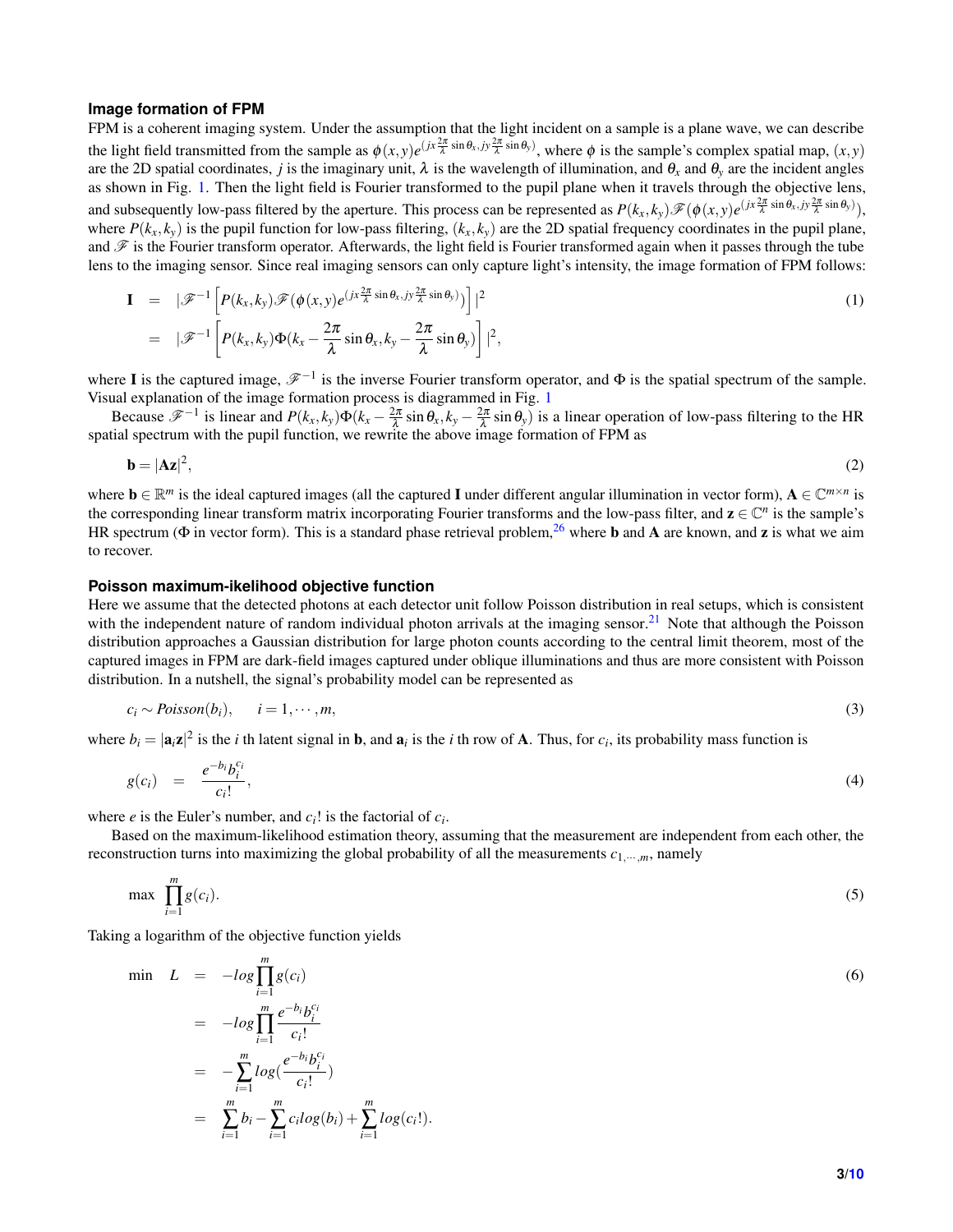Since  $c_1$ <sub>…</sub>,*m* are the experimental measurements and are thus constant in the optimization process, we can omit the last item in *L* (namely  $\sum_{i=1}^{m} log(c_i!)$ ) for optimization. Then by replacing *b<sub>i</sub>* with  $|a_i z|^2$ , we obtain the objective function of TPWFP as

$$
\min \quad L(\mathbf{z}) \quad = \quad \sum_{i=1}^{m} \left[ |\mathbf{a}_i \mathbf{z}|^2 - c_i \log(|\mathbf{a}_i \mathbf{z}|^2) \right]. \tag{7}
$$

#### **Truncated Wirtinger gradient**

As stated before, we use the gradient-descent optimization scheme. Based on the Wirtinger calculus,  $^{13}$  $^{13}$  $^{13}$  we obtain the gradient of  $L(\mathbf{z})$  as

<span id="page-3-0"></span>
$$
\nabla L(\mathbf{z}) = \frac{dL(\mathbf{z})}{d\mathbf{z}^*}
$$
\n
$$
= \frac{d\sum_{i=1}^m \left[|\mathbf{a}_i\mathbf{z}|^2 - c_i log(|\mathbf{a}_i\mathbf{z}|^2)\right]}{d\mathbf{z}^*}
$$
\n
$$
= \sum_{i=1}^m \frac{d\left[|\mathbf{a}_i\mathbf{z}|^2 - c_i log(|\mathbf{a}_i\mathbf{z}|^2)\right]}{d\mathbf{z}^*}
$$
\n
$$
= \sum_{i=1}^m 2\left(\mathbf{a}_i^H \mathbf{a}_i \mathbf{z} - \frac{c_i}{|\mathbf{a}_i\mathbf{z}|^2} \mathbf{a}_i^H \mathbf{a}_i \mathbf{z}\right)
$$
\n
$$
= \sum_{i=1}^m 2\left(\mathbf{a}_i \mathbf{z} - \frac{c_i \mathbf{a}_i \mathbf{z}}{|\mathbf{a}_i \mathbf{z}|^2}\right) \mathbf{a}_i^H,
$$
\n(8)

where  $\mathbf{a}_i^H$  is the transposed-conjugate matrix of  $\mathbf{a}_i$ .

To prevent optimization degeneration from measurement noise, we add a thresholding operation to ∇*L*(z) before using it to update **z** in each iteration. Similar to Ref.,  $^{19}$  $^{19}$  $^{19}$  the thresholding constraint is defined as

<span id="page-3-1"></span>
$$
|c_i - |\mathbf{a}_i \mathbf{z}|^2| \leq a^h \frac{||\mathbf{c} - |\mathbf{A} \mathbf{z}|^2||_1}{m} \frac{|\mathbf{a}_i \mathbf{z}|^2}{||\mathbf{z}||}.
$$
 (9)

Here  $a^h$  is a predetermined parameter specified by users,  $|c_i - |a_i z|^2|$  is the difference between the *i* th measurement and its reconstruction,  $\frac{\Vert c - |Az|^2 \Vert_1}{m}$  is the mean of all the differences, and  $\frac{\Vert a_i z \Vert^2}{\Vert z \Vert}$  is the relative value of the latent signal. Intuitively, the thresholding indicates that if one measurement is far from the reconstruction, it is labeled as an outlier and omitted in subsequent optimization. Note that the thresholding is signal dependent, which is beneficial for accurate detection of outliers.

Thus, for each index *i*, its corresponding measurement can be used in Eqs. [\(8\)](#page-3-0) only when it meets the thresholding criterion in Eq. [\(9\)](#page-3-1). In the following, we use  $\xi$  to denote the index set that meets the thresholding constraint, and represent the corresponding truncated Wirtinger gradient as

$$
\nabla L_{\xi}(\mathbf{z}) = \sum_{i \in \xi} 2 \left( \mathbf{a}_i \mathbf{z} - \frac{c_i \mathbf{a}_i \mathbf{z}}{|\mathbf{a}_i \mathbf{z}|^2} \right) \mathbf{a}_i^H. \tag{10}
$$

Note that the index set ξ is iteration-variant, meaning that in each iteration we update ξ according to the measurements c and the updated z. This adaptively provides us with better descent direction.

In the gradient descent scheme, we update z in the *k*th iteration as

<span id="page-3-3"></span>
$$
\mathbf{z}^{(k+1)} = \mathbf{z}^{(k)} - \mu \nabla L_{\xi}(\mathbf{z}),\tag{11}
$$

where  $\mu$  is the gradient descent step that is predetermined manually. Here we utilize a setting similar to Ref.<sup>[12](#page-8-11)</sup> as

<span id="page-3-2"></span>
$$
\mu^{(k)} = \frac{\min\left(1 - e^{-k/k_0}, \mu_{max}\right)}{m},\tag{12}
$$

where we set  $k_0 = 330$  and  $\mu_{max} = 0.1$ . This type of gradient-descent step is widely used, since it allows the gradient descent step to grow gradually, and offers an adaptive way for better convergence.<sup>[13,](#page-8-12) [19](#page-8-18)</sup>

Based on the above derivations, we summarize the proposed TPWFP algorithm in Alg. [1.](#page-4-0) For the initialization  $z^{(0)}$ , similar to Ref.,  $^{12}$  $^{12}$  $^{12}$  we set  $z^{(0)}$  as the spatial spectrum of the up-sampled version of the LR image captured under the normal incident light. According to Ref.,<sup>[19](#page-8-18)</sup> the computation complexity of such an optimization algorithm is  $\mathcal{O}(mn \log \frac{1}{\epsilon})$ , where *m* is the number of measurements, *n* is the number of signal entries, and  $\varepsilon$  is the relative reconstruction error defined in Eq. [\(13\)](#page-4-1). This is much lower than WFP's computation complexity which is  $\mathcal{O}(mn^2 \log \frac{1}{\varepsilon})$ . Note that the source code of TPWFP is available at *<http://www.sites.google.com/site/lihengbian>* for non-commercial use.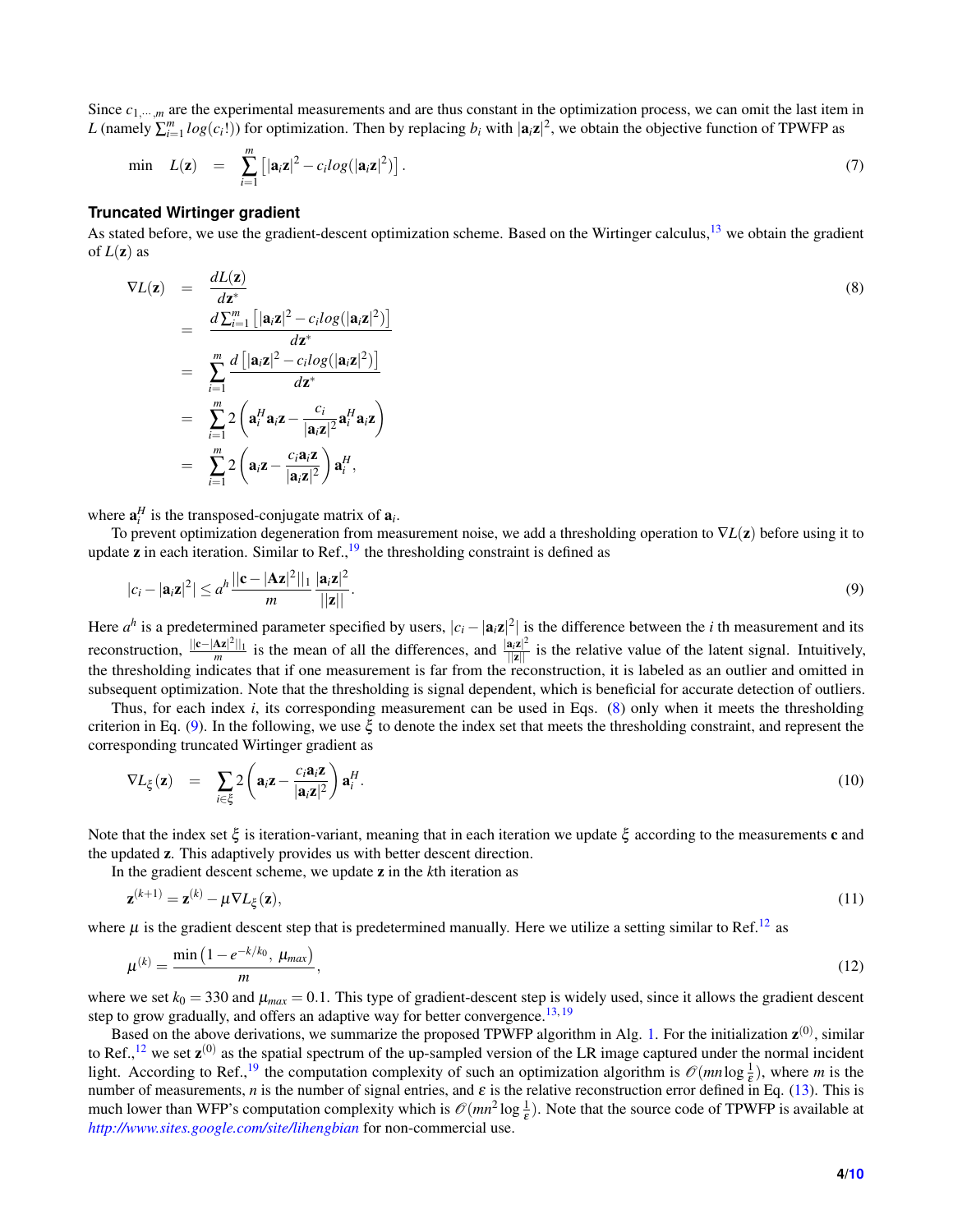Algorithm 1: TPWFP algorithm for FP reconstruction

|                          | Input<br>Output                             | : Linear tranform matrix A, measurement vector c, and initialization $z^{(0)}$ .<br>: Retrieved complex signal <b>z</b> (sample's HR spatial spectrum). |  |  |  |  |
|--------------------------|---------------------------------------------|---------------------------------------------------------------------------------------------------------------------------------------------------------|--|--|--|--|
| $k = 0$ ;                |                                             |                                                                                                                                                         |  |  |  |  |
| 2 while not converged do |                                             |                                                                                                                                                         |  |  |  |  |
|                          | Update $\xi$ according to Eq. (9);          |                                                                                                                                                         |  |  |  |  |
| $\overline{4}$           | Update $\mu^{(k+1)}$ according to Eq. (12); |                                                                                                                                                         |  |  |  |  |
| $\overline{5}$           |                                             | Update $z^{(k+1)}$ according to Eq. (11);                                                                                                               |  |  |  |  |
|                          | $k := k + 1.$                               |                                                                                                                                                         |  |  |  |  |
| 7 end                    |                                             |                                                                                                                                                         |  |  |  |  |

## <span id="page-4-0"></span>**Results**

In this section, we test the proposed TPWFP and other state-of-the-art algorithms including AP, WFP and PWFP on both simulated and real captured data, to show pros and cons of each method.

### **Quantitative metric**

To quantitatively evaluate the reconstruction quality, we utilize the relative error  $(RE)^{19}$  $(RE)^{19}$  $(RE)^{19}$  metric defined as

<span id="page-4-1"></span>
$$
RE(\mathbf{z},\hat{\mathbf{z}})=\frac{\min_{\phi\in[0,2\pi)}||e^{-j\phi}\mathbf{z}-\hat{\mathbf{z}}||^2}{||\hat{\mathbf{z}}||^2}.
$$
\n(13)

This metric describes the difference between two complex functions  $z$  and  $\hat{z}$ . We use it here to compare reconstructed HR spatial spectrum with groundtruth in the simulation experiments.

#### **Parameters**

In the simulation experiments, we simulate the FPM setup with its hardware parameters as follows: the numerical aperture (NA) of the objective lens is 0.08, and the corresponding pupil function is an ideal binary function (all ones inside the NA circle and all zeros outside); the height from the LED plane to the sample plane is 84.8mm; the distance between adjacent LEDs is 4mm, and 15×15 LEDs are used to provide a synthetic NA of ∼0.5; the wavelength of incident light is 625nm; and the pixel size of captured images is 0.2um. Besides, we use the 'Lena' and the 'Aerial' image  $(512 \times 512$  pixels) from the USC-SIPI image database $20$  as the latent HR amplitude and phase map, respectively. The captured LR images' pixel numbers are set to be one tenth of the HR image along both dimensions, and are synthesized based on the image formation in Eq. [2.](#page-2-0) We repeat 20 times for each of the following simulation experiments and average their evaluations to produce the final results.

<span id="page-4-2"></span>

**Figure 2.** Reconstruction quality (relative error between reconstructed HR spatial spectrum and groundtruth) under different settings of  $a^h$  in TPWFP. The experiment is conducted on the simulated dataset corrupted with white Gaussian noise (std =  $2 \times 10^{-3}$ ).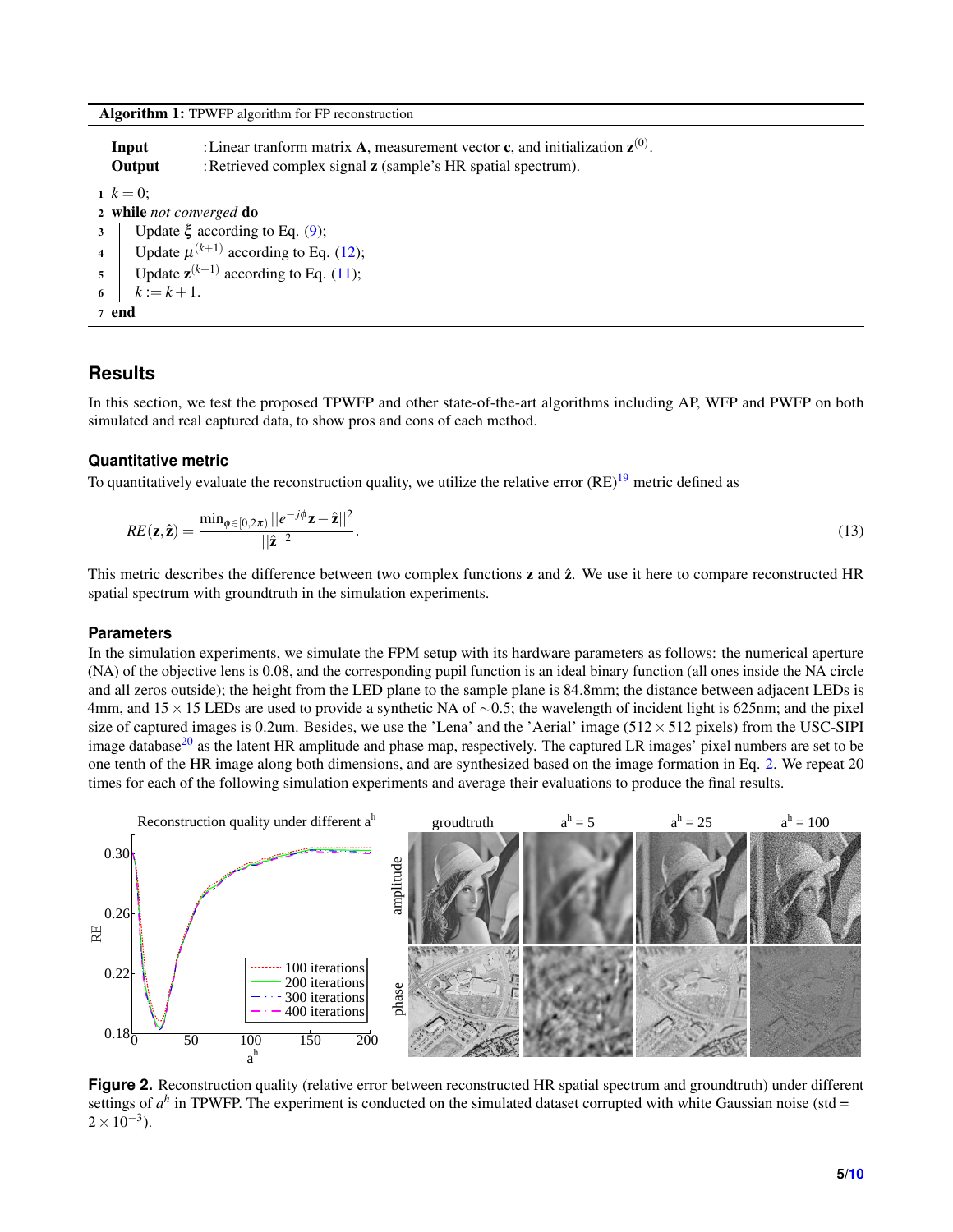As for the algorithms' parameters, an important parameter of TPWFP is the thresholding *a h* in Eq. [9.](#page-3-1) To choose appropriate  $a^h$ , we test different  $a^h$  on the simulated data corrupted with white Gaussian noise, and study its influence on the final reconstruction quality. The results are shown in Fig. [2,](#page-4-2) from which we can see that both too small or too big of  $a^h$  result in worse reconstruction. This is determined by the nature of the utilized truncated gradient. When  $a^h$  is too small, more informative measurements are incorrectly labeled as outliers and thus contribute nothing to final reconstruction, resulting in blurred reconstructed images as shown in Fig. [2.](#page-4-2) When *a h* is too big, measurement noise and system errors are not effectively removed from reconstructed images. To sum up, we choose an appropriate assignment for  $a^h$  as  $a^h = 25$  in the following experiments for TPWFP.

Another parameter for all the algorithms is the iteration number. For AP, we set its iteration number to be 100 which is enough for its convergence.<sup>[1](#page-8-0)</sup> For WFP, its iteration number is set to be  $1000$ .<sup>[12](#page-8-11)</sup> From Fig. [2](#page-4-2) we can see that 200 iterations are enough for TPWFP to converge. Since PWFP is a particular form of TPWFP when  $a^h = \infty$  (no thresholding to the gradient), we set the same iteration number for PWFP.

#### **Simulation experiments**

First, we test the four algorithms (AP, WFP, PWFP and TPWFP) on simulated captured images corrupted with Poisson noise, Gaussian noise and speckle noise, respectively, which are the most common noise in real imaging setups. The first two kinds are caused by photoelectric effect and dark current, $2<sup>1</sup>$  while speckle noise are caused by the light's spatial-temporal coherence of the illumination source (such as laser).

The results are shown in Fig. [3.](#page-6-0) Note that the standard deviation (std) is the ratio between actual std and the maximum of the ideal measurements **b**. Besides, we use the model  $\mathbf{c} = \mathbf{b}(1+\mathbf{n})$  for speckle noise simulation, where **n** is uniformly distributed random zero mean noise. From the results, we can see that under small Gaussian noise, WFP outperforms the other three methods. This is because WFP assumes global uniform noise for both low and high spatial frequencies, which is consistent with the corrupted noise model. Instead, PWFP and TPWFP assume that noise would be smaller for lower intensities (especially for LR images correspond to high spatial frequencies). Thus, they cannot remove enough noise for these spatial frequencies and produce worse results. However, when noise grows to around std $\ge 2 \times 10^{-3}$ , TPWFP get better results than WFP. This is because when noise is large, WFP cannot extract useful information from the noisy data, while TPWFP directly omits these measurements to avoid their negative influence on final reconstruction. For Poisson noise and speckle noise, while both PWFP and TPWFP obtains better results than the other methods, TPWFP is little advantageous than PWFP. This is because for these kinds of signal dependent noise, it is hard for the truncated gradient to correctly distinguish noise from latent signals.

Then we apply the four algorithms on the simulated data corrupted with pupil location error, which is common in real setups due to LED misalignment or unexpected system errors. We simulate pupil location error by adding Gaussian noise to the incident wave vectors of each LED. The reconstruction results are shown in Fig. [4.](#page-7-0) From the results we can see that TPWFP outperforms state-of-the-arts a lot. This benefits from the nature of the utilized truncated gradient. In the thresholding operation (Eq. [\(9\)](#page-3-1)), if one measurement (spatial space) is far from reconstruction due to pupil location error, we omit this measurement which represents misaligned information. Thus, we prevent the pupil location error from degenerating final reconstruction.

<span id="page-5-0"></span>

|                              | __  | <b>TTITT</b><br>w           | <b>PWFP</b> | VFF<br>ั∟<br>. W. |
|------------------------------|-----|-----------------------------|-------------|-------------------|
| Iteration                    | 100 | 1000                        | 200         | 200               |
| <b>Running</b><br>time<br>10 | ~~  | $\sim$ $\sim$<br><b>JUI</b> | ັ           | . .               |

**Table 1.** Comparison of running time between state-of-the-arts and the proposed TPWFP.

We display the running time of each method under current algorithm settings in Table [1.](#page-5-0) All the four methods are implemented using Matlab on an Intel Xeon 2.4 GHz CPU computer, with 8G RAM and 64 bit Windows 7 system. From the table we can see that both PWFP and TPWFP save more running time than WFP due to faster convergence, $19$  but they are still more time consuming than AP. Note that TPWFP consumes more time than PWFP, which is caused by the additional thresholding and truncation operation to the gradient.

#### **Real experiment**

To further validate the robustness of TPWFP to the above measurement noise and system errors, we run the four algorithms on two real captured datasets including USAF target and red blood cell sample using a laser FPM setup.<sup>[18](#page-8-17)</sup> The red blood cell sample is prepared on a microscope slide stained with Hema 3 stain set (Wright-Giemsa). The setup consists of a 4 *f* microscope system with a  $4\times$  0.1 NA objective lens (Olympus), a 200 mm focal-length tube lens (Thorlabs), and a 16-bit sCMOS camera (PCO.edge 5.5). The system is fitted with a circular array of 95 mirror elements providing illumination NA of 0.325, resulting in the total synthetic NA of 0.425. A 1W laser of 457 nm wavelength is used for the illumination source, which is pinhole-filtered, collimated and guided to a pair of Galvo mirrors (Thorlabs GVS212) to be directed to individual mirror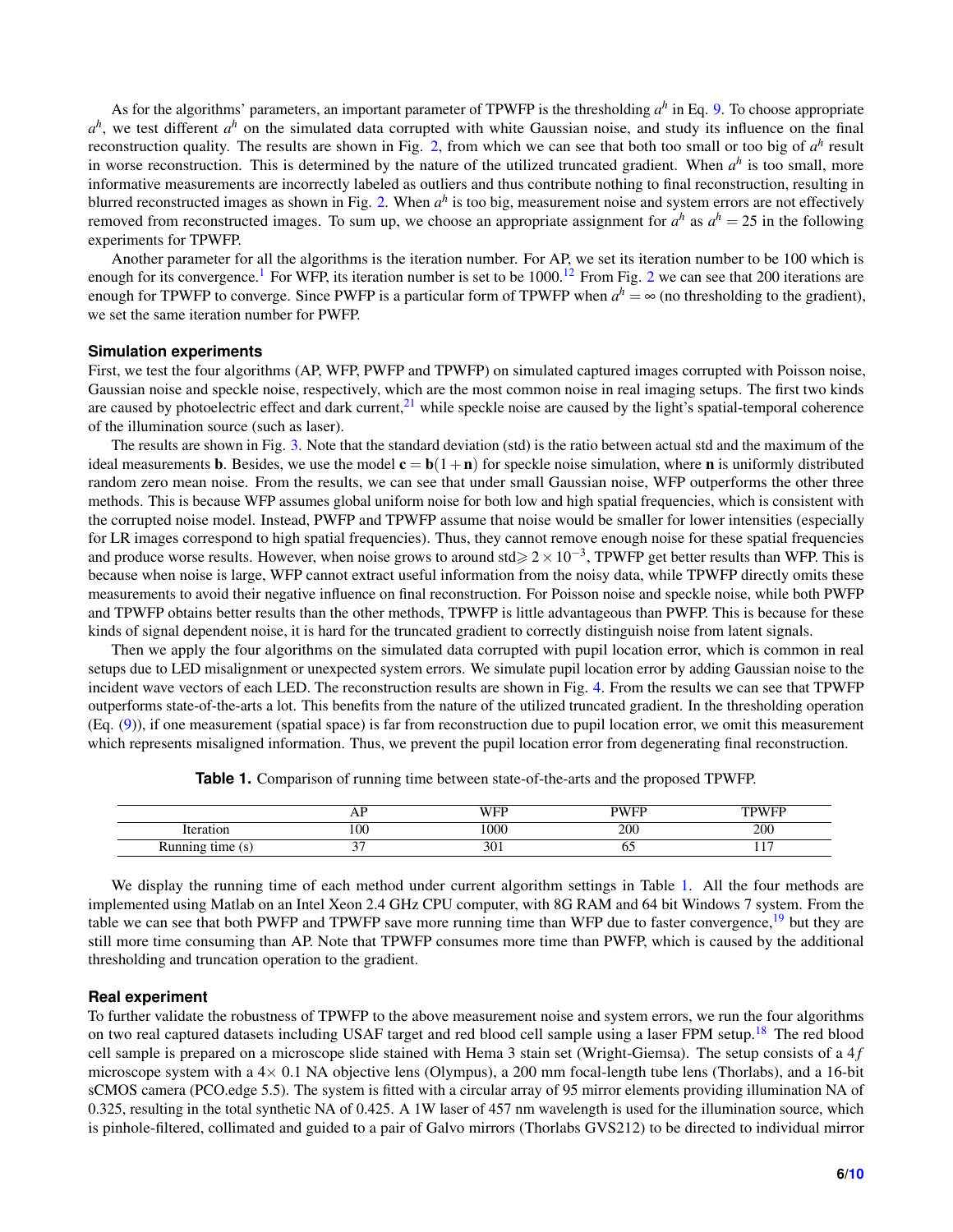<span id="page-6-0"></span>

**Figure 3.** Comparison of the reconstruction results by the three state-of-the-arts and the proposed TPWFP under Poisson noise, Gaussian noise and speckle noise.

elements. The reconstruction results are shown in Fig. [5.](#page-7-1) From the results we can see that AP produces intensity fluctuations in the background of reconstructed images (see the white background of the USAF target for clear comparison) and low image contrast (see the reconstructed amplitude of the red blood cell sample). WFP also obtains corrugated artifacts due to the speckle noise produced by the laser illumination. Both PWFP and TPWFP obtain better results than AP and WFP, while TPWFP produces results with more image details (see the reconstructed amplitude of the USAF target, especially group 10) and image contrast (see the reconstructed phase of the red blood cell sample) than PWFP. To conclude, TPWFP outperforms the other methods with less artifacts, higher image contrast and more image details.

## **Discussion**

In this paper, we propose a novel reconstruction method for FPM termed as TPWFP, which utilizes Poisson maximum likelihood objective function and truncated Wirtinger gradient for optimization under a gradient descent framework. Results on both simulated data and real data captured using our laser FPM setup show that the proposed method outperforms other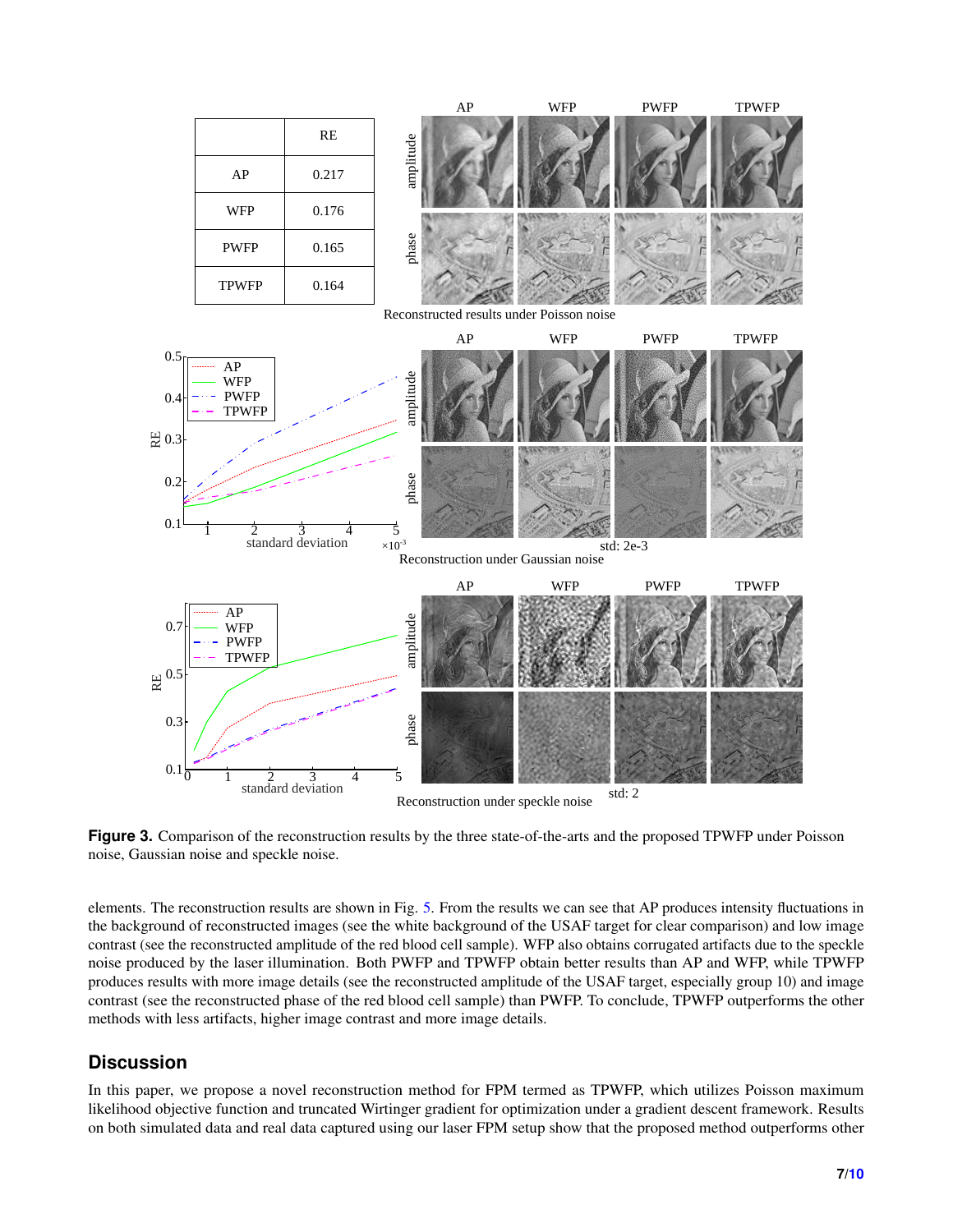<span id="page-7-0"></span>

**Figure 4.** Reconstruction results by the three state-of-the-arts and the proposed TPWFP under pupil location error.

<span id="page-7-1"></span>

Blood cell

**Figure 5.** Reconstruction results by the three state-of-the-arts and the proposed TPWFP under real captured dataset (USAF target and red blood cell) using our laser FPM setup.

state-of-the-art algorithms in cases of Poisson noise, Gaussian noise, speckle noise and pupil location error.

TPWFP can be widely extended. First, the pupil function updating procedure of the EPRY-FPM algorithm<sup>[22](#page-8-21)</sup> can be incorporated into TPWFP to obtain corrected pupil function and better reconstruction. Besides, since the linear transform matrix A can be composed of any kinds of linear operations (Fourier transform and low-pass filtering in FPM), TPWFP can be applied in various linear optical imaging systems for phase retrieval, such as conventional ptychography,  $^{23}$  $^{23}$  $^{23}$  multiplexed FP $^{24,25}$  $^{24,25}$  $^{24,25}$  $^{24,25}$ and fluorescence  $FP<sup>5</sup>$  $FP<sup>5</sup>$  $FP<sup>5</sup>$  Also, since TPWFP is much more robust to pupil location error than other methods, it may find wide applications in other imaging schemes where precise calibrations are unavailable.

In spite of advantageous performance and wide applications, the limitations of TPWFP lie in two aspects. First, it is still time consuming compared to conventional AP, though it is much faster than WFP. Second, it is non-convex. Although choosing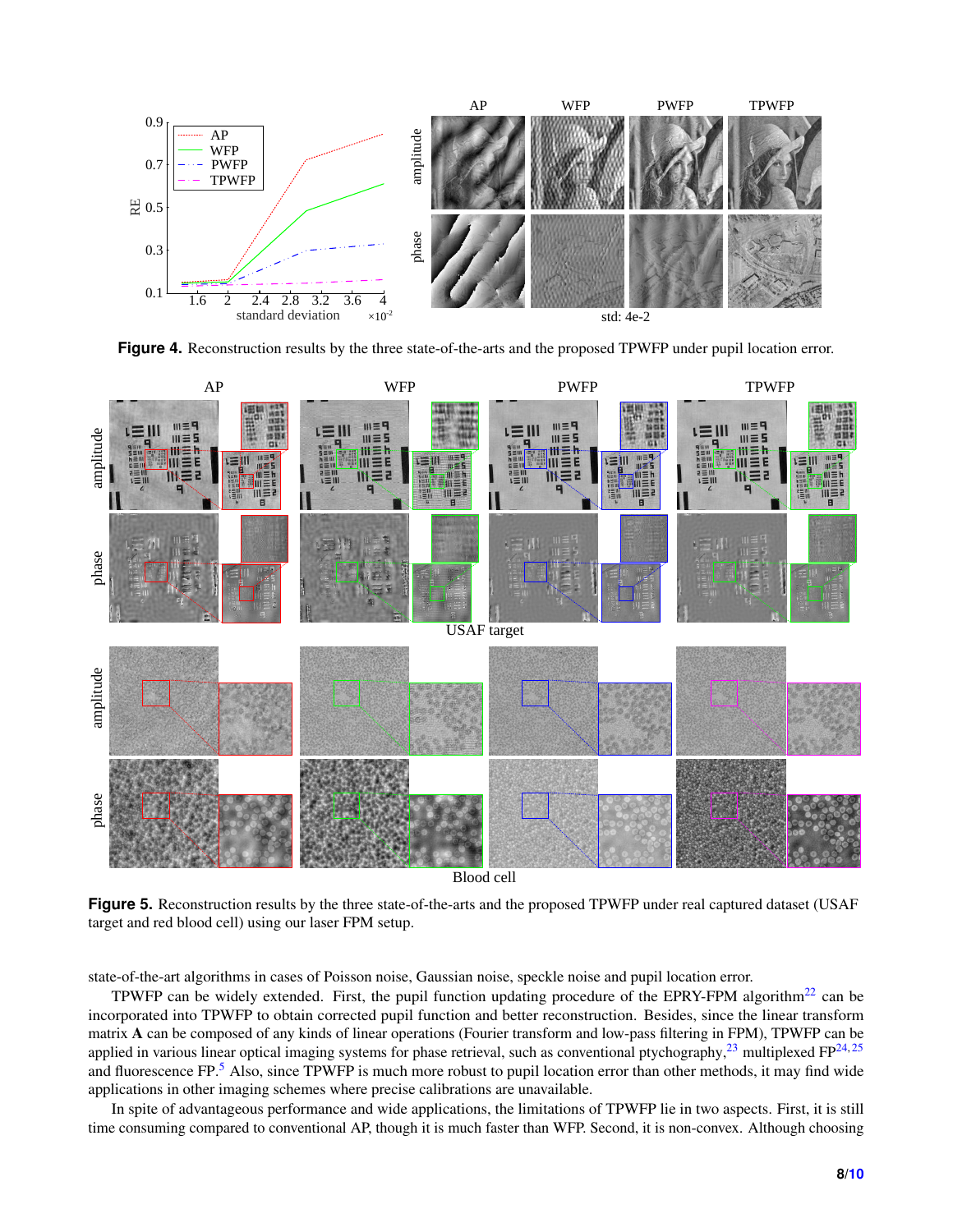the up-sampled image as the initialization can result in satisfying reconstruction as we demonstrate in the above experiments, there is no theoretical guarantee for its global optimal convergence.

## **References**

- <span id="page-8-0"></span>1. Zheng, G., Horstmeyer, R. & Yang, C. Wide-field, high-resolution Fourier ptychographic microscopy. *Nat. Photonics* 7, 739–745 (2013).
- <span id="page-8-1"></span>2. Ou, X., Horstmeyer, R., Yang, C. & Zheng, G. Quantitative phase imaging via Fourier ptychographic microscopy. *Opt. Lett.* 38, 4845–4848 (2013).
- <span id="page-8-2"></span>3. Dong, S. *et al.* Aperture-scanning Fourier ptychography for 3D refocusing and super-resolution macroscopic imaging. *Opt. Express* 22, 13586–13599 (2014).
- <span id="page-8-3"></span>4. Tian, L. & Waller, L. 3D intensity and phase imaging from light field measurements in an LED array microscope. *Optica* 2, 104–111 (2015).
- <span id="page-8-4"></span>5. Dong, S., Nanda, P., Shiradkar, R., Guo, K. & Zheng, G. High-resolution fluorescence imaging via pattern-illuminated Fourier ptychography. *Opt. Express* 22, 20856–20870 (2014).
- <span id="page-8-5"></span>6. Chung, J., Kim, J., Ou, X., Horstmeyer, R. & Yang, C. Wide field-of-view fluorescence image deconvolution with aberration-estimation from Fourier ptychography. *Biomed. Opt. Express* 7, 352–368 (2016).
- <span id="page-8-6"></span>7. Dong, S., Guo, K., Nanda, P., Shiradkar, R. & Zheng, G. FPscope: a field-portable high-resolution microscope using a cellphone lens. *Biomed. Opt. Express* 5, 3305–3310 (2014).
- <span id="page-8-7"></span>8. Phillips, Z. F. *et al.* Multi-contrast imaging and digital refocusing on a mobile microscope with a domed led array. *PLoS ONE* 10, e0124938 (2015).
- <span id="page-8-8"></span>9. Tian, L. *et al.* Computational illumination for high-speed in vitro Fourier ptychographic microscopy. *Optica* 2, 904–911 (2015).
- <span id="page-8-9"></span>10. Fienup, J. R. Phase retrieval algorithms: a comparison. *Appl. Optics* 21, 2758–2769 (1982).
- <span id="page-8-10"></span>11. Fienup, J. R. Reconstruction of a complex-valued object from the modulus of its fourier transform using a support constraint. *J. Opt. Soc. Am. A* 4, 118–123 (1987).
- <span id="page-8-11"></span>12. Bian, L. *et al.* Fourier ptychographic reconstruction using Wirtinger flow optimization. *Opt. Express* 23, 4856–4866 (2015).
- <span id="page-8-12"></span>13. Candes, E., Li, X. & Soltanolkotabi, M. Phase retrieval via wirtinger flow: Theory and algorithms. *arXiv preprint arXiv:1407.1065* (2014).
- <span id="page-8-13"></span>14. Candes, E. J., Strohmer, T. & Voroninski, V. Phaselift: Exact and stable signal recovery from magnitude measurements via convex programming. *Commun. Pure Appl. Math.* 66, 1241–1274 (2013).
- <span id="page-8-14"></span>15. Waldspurger, I., d'Aspremont, A. & Mallat, S. Phase recovery, maxcut and complex semidefinite programming. *Math. Program.* 1–35 (2012).
- <span id="page-8-15"></span>16. Horstmeyer, R. *et al.* Solving ptychography with a convex relaxation. *New J. Phys.* 17, 053044 (2015).
- <span id="page-8-16"></span>17. Yeh, L.-H. *et al.* Experimental robustness of Fourier ptychography phase retrieval algorithms. *Opt. Express* 23, 33214– 33240 (2015).
- <span id="page-8-17"></span>18. Chung, J., Lu, H., Ou, X., Zhou, H. & Yang, C. Wide-field Fourier ptychographic microscopy using laser illumination source. *arXiv preprint arXiv:1602.02901* (2016).
- <span id="page-8-18"></span>19. Chen, Y. & Candes, E. J. Solving random quadratic systems of equations is nearly as easy as solving linear systems. ` *arXiv preprint arXiv: 1505.05114* (2015).
- <span id="page-8-20"></span>20. Weber, A. G. The usc-sipi image database version 5. *USC-SIPI Rep.* 315, 1–24 (1997).
- <span id="page-8-19"></span>21. Hasinoff, S. W. *Computer Vision: A Reference Guide*, chap. Photon, Poisson Noise, 608–610 (Springer US, Boston, MA, 2014).
- <span id="page-8-21"></span>22. Ou, X., Zheng, G. & Yang, C. Embedded pupil function recovery for fourier ptychographic microscopy. *Opt. Express* 22, 4960–4972 (2014).
- <span id="page-8-22"></span>23. Maiden, A. M., Rodenburg, J. M. & Humphry, M. J. Optical ptychography: a practical implementation with useful resolution. *Opt. lett.* 35, 2585–2587 (2010).